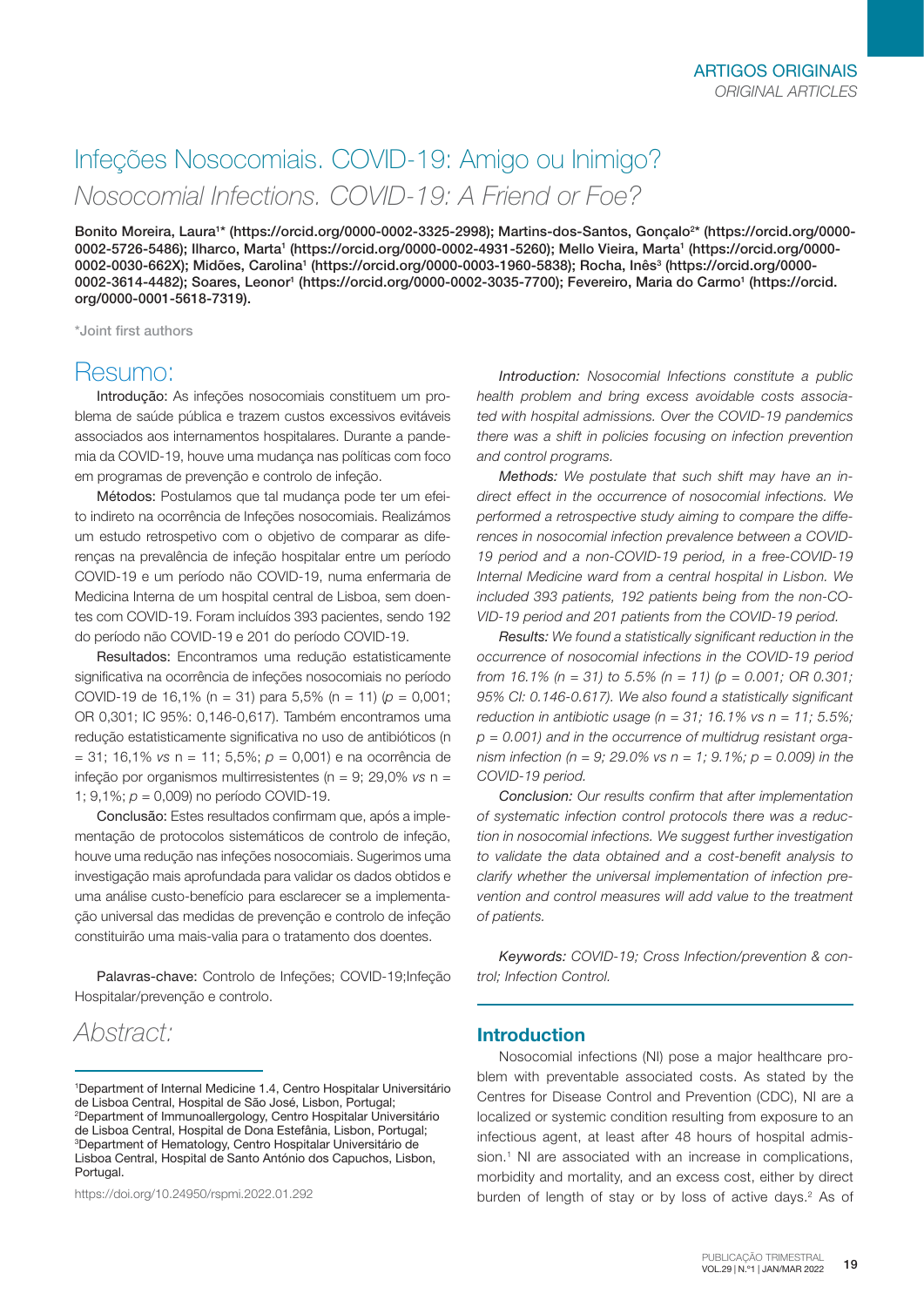2015, World Health Organization (WHO) has considered it a major public health problem.3 Like many adverse events, NI are potentially preventable. Efforts towards its reduction have been made by implementing local and global infection prevention and control (IPC) protocols and programs aiming to reduce NI and its costs. Best practice manuals encompass measures toward

- 1) better hand hygiene and respiratory/cough etiquette;
- 2) equipment and surface sterilization;
- 3) screening of carriers or individuals with NI risk factors;
- 4) isolation of infected individuals, usage of personal protection equipment, and creation of local commissions for outbreaks management,
- 5) proper residue and clothing handling.4

In the turn of 2019, a series of atypical pneumonia was identified in the Wuhan province of China. Viral genome sequencing was performed, and a new coronavirus (SARS- -CoV-2) was identified in bronchoalveolar lavage fluid and bronchoalveolar epithelial cultures.<sup>5</sup> Human-to-human transmission was confirmed, and it is now known that it occurs either by means of contact with droplets, coming from coughing or sneezing, faeces or by direct contact.<sup>6</sup> Given the absence of specific direct treatment or vaccine, soon there was the need for stopping the chain of transmission by means of hand washing, generalized mask use, and social distancing. Health care professionals present an important vector of transmission and, given that asymptomatic individuals can still transmit the SARS-CoV-2, generalized preventive measures were instituted in all health care facilities.7,8

In Portugal, the first 2 cases of coronavirus disease 2019 (COVID-19) were identified on March 2nd, 2020. Since then, in health care facilities, mask usage became mandatory and health-care professionals took measures toward minimizing the risk of transmission, such as enforcing hand hygiene policies, surface and environment cleaning, as well as assuring that minimum bed distancing was accomplished.

We aim to compare the benefits of systematic implementation of infection prevention and control measures, an indirect effect of COVID-19 pandemic, on the incidence of NI in patients admitted to a non-COVID-19 medical ward.

#### **Methods**

#### STUDY DESIGN AND PATIENT SELECTION

We performed a retrospective study analysis of all patients admitted in a non-COVID-19 Internal Medicine ward, in a central hospital in Lisbon, Portugal (Centro Hospitalar Universitário de Lisboa Central), comparing the incidence of NI between a non-COVID-19 period (March-May 2019) and a COVID-19 period (March-May 2020).

We admitted March 2020 as the beginning of the COVID-19 period since it represents a time when the additional infection prevention and control transmission measures had

already been implemented in our ward.

Infections were considered as nosocomial when occurred more than 48 hours after admission in the Internal Medicine ward. This assumption is possible since the time between hospital admission and ward admission can be considered irrelevant and equivalent between both periods (emergency room average length of stay was 0.7 days in the non-CO-VID-19 period and 0.4 days in the COVID-19 period).

Data was collected by assessment of the electronic medical records. No patients were excluded.

#### MEASURES IMPLEMENTED

The infection prevention and control measures implemented were

- 1) The infection control committee promoted educational and training workshops about infection protective measures;
- 2) all environmental surfaces of our ward were consistently cleaned and disinfected with alcoholic or hypochlorite solution. The target surfaces were bedside tables, beds, desks and chairs, computer keyboards, computer mice, and telephones. Besides, all door handles, floor, and toilets of our ward were cleaned and disinfected regularly;
- 3) all healthcare professionals took additional protective precautions at every interaction with the patients, through reinforcement of the already implemented hand hygiene protocols (before and after every contact with the patients or the patients' environment) and implementation of droplet (P1 face mask wearing) and contact precautions (disposable nitrile or latex gloves and disposable gowns);
- 4) all medical equipment were properly disinfected after each utilization (stethoscope, blood pressure cuff, oximeter, or electronic thermometer);
- 5) all patients and healthcare professionals wore a P1 face mask while standing on the ward;
- 6) all healthcare professionals wore exclusive hospital uniforms;
- 7) routine patient visits have been suspended. Although there was no formal evaluation of its rate of compliance, there was a permanent link between the health care professionals and the hospital infection commission, with strong awareness of the importance of the implemented measures, and all professionals took them in their daily routine.

#### **DEFINITIONS**

We considered nosocomial infection, using the CDC definition, as an infection occurring more than 48 hours after hospital admission. Hospital admission was considered as the moment in which patients were admitted in our Internal Medicine ward, since we could not guarantee that the implemented protective measures were the same in the other

REVISTA DA SOCIEDADE PORTUGUESA DE MEDICINA INTERNA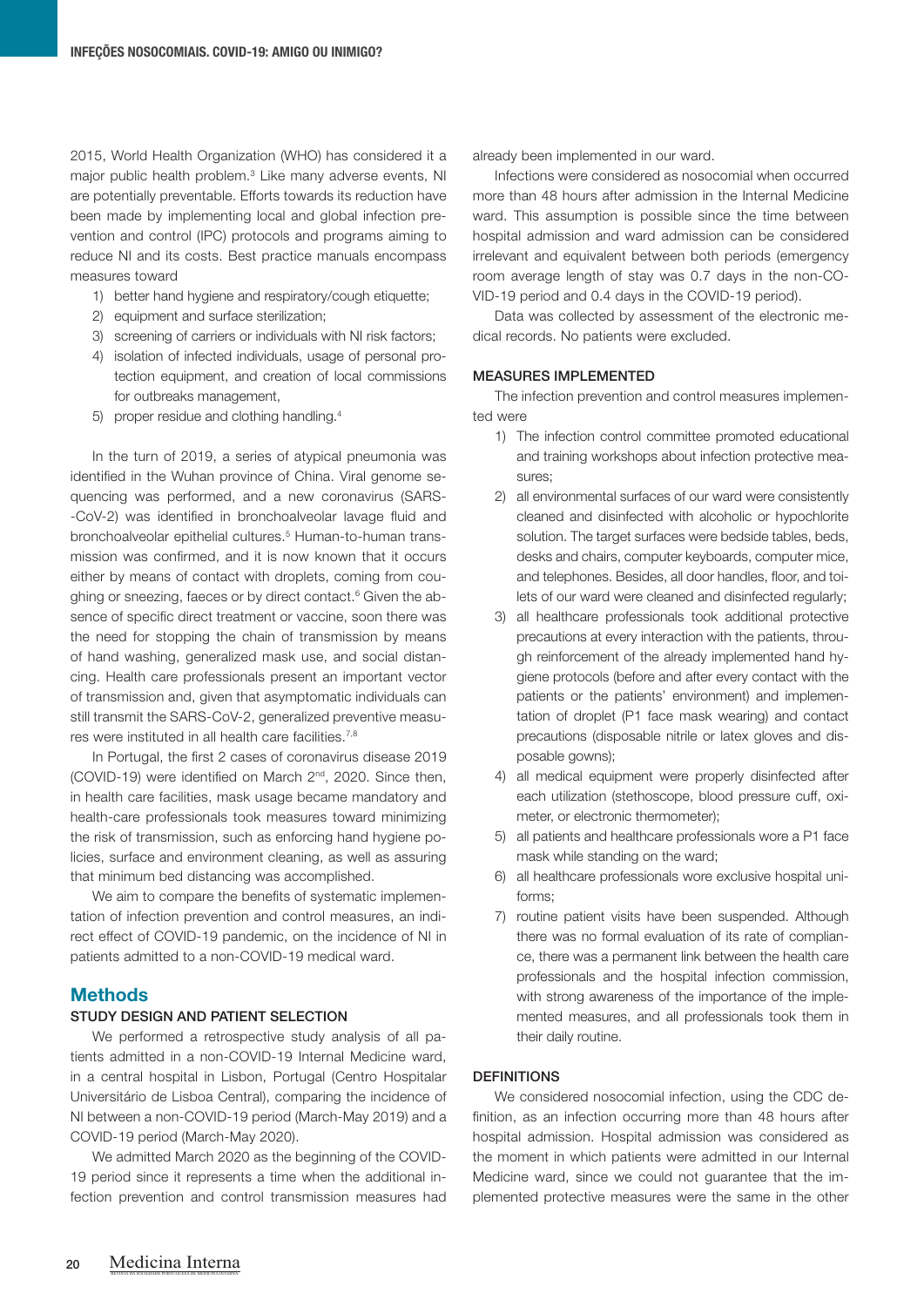wards or in the emergency department and so, it would create a risk of bias in our results.

The presence of infection was considered in the presence of clinical deterioration, organ-specific signs and symptoms, elevation of inflammatory markers with or without microorganism isolation, resulting in the prescription of an antibiotic.

Multidrug resistant (MDR) microorganisms were defined as having non-susceptibility to at least one antimicrobial drug in three or more antimicrobial categories.

Chronic kidney disease was considered for glomerular filtration rates < 60 mL/min (stage 3-5).

Immunosuppressive drug therapy was considered when taken daily, by oral or intravenous route.

#### STATISTICAL ANALYSIS

The statistical analysis was performed with IBM® SPSS® Statistics version 26 for Windows. The normal distribution of continuous variables was tested using the Shapiro-Wilk test and by visual analysis of the histogram. The continuous variables with non-parametric distribution assessed are represented using median and interquartile range (IQR). A comparison between the categorical variables was made using the chi- -squared test or the Fisher´s exact test as appropriate. A

comparison between a categorical variable and a continuous variable with non-parametric distribution was made using the Mann–Whitney U test. All statistical tests were bilateral and with a 5% significance level. Binary logistic regression models with a 95% confidence interval were used to study effects of different variables on pretended outcomes (occurrence of nosocomial infection). The measures of association relative risk reduction (RRR) and number needed to treat (NNT) were used to assess the effect of the infection control measures in the nosocomial infections.

#### RESULTS

#### CHARACTERIZATION OF POPULATION

We analysed 393 patients, 192 patients being from the non- -COVID-19 period and 201 patients from the COVID-19 period. The baseline characteristics are represented in table 1.

#### NOSOCOMIAL INFECTIONS

From the 393 included patients, 10.7% ( $n = 42$ ) developed a nosocomial infection. In the non-COVID-19 period, 31 patients (16.1%) had a nosocomial infection comparing with 11 patients (5.5%) in the COVID-19 period. These data showed a statistically significant reduction  $(p = 0.001; \text{ OR})$ 

Table 1: Baseline characteristics of patients included in both non-COVID-19 and COVID-19 periods.

| <b>Characteristic/risk factor</b>     | Non-COVID-19 period<br>COVID-19 period |                         | $p$ value* |
|---------------------------------------|----------------------------------------|-------------------------|------------|
| Age, median (IQR)                     | 78.5 (66.0-86.0)                       | 79.0 (70.0-86.5)        | 0.500      |
| Days of hospitalization, median (IQR) | $9.0(5.0-15.0)$                        | $8.0(5.5-13.0)$         | 0.715      |
| Gender Female, n (%) Male, n (%)      | 104 (54.2%), 88 (45.8%)                | 106 (52.7%), 95 (47.3%) | 0.776      |
| Type 2 diabetes mellitus, n (%)       | 58 (30.2%)                             | 74 (36.8%)              | 0.166      |
| Chronic kidney disease, n (%)         | 38 (19.8%)                             | 48 (23.9%)              | 0.327      |
| Hemodialysis, n (%)                   | 20 (10.4%)                             | 26 (12.9%)              | 0.438      |
| Chronic liver disease, n (%)          | 38 (19.8%)                             | 48 (23.9%)              | 0.327      |
| Alcohol abuse, n (%)                  | 15 (7.8%)                              | $10(5.0\%)$             | 0.249      |
| Rheumatic diseases, n (%)             | 13 (6.8%)                              | $6(3.0\%)$              | 0.080      |
| Solid neoplasm, n (%)                 | 25 (13.0%)                             | 40 (19.9%)              | 0.067      |
| Hematologic neoplasm, n (%)           | 3(1.6%)                                | $4(2.0\%)$              | 0.749      |
| HIV, $n$ $(\%)$                       | 9(4.7%)                                | 13 (6.5%)               | 0.443      |
| Immunosuppressive therapy, n (%)      | 16 (8.3%)                              | 15 (7.5%)               | 0.749      |
| Central venous catheter, n (%)        | 5(2.6%)                                | 16 (8.0%)               | 0.018      |
| Urinary catheterization, n (%)        | 61 (31.8%)                             | 69 (34.3%)              | 0.590      |
| Total of patients, n (%)              | 192 (48.9%)                            | 201 (51.1%)             |            |

HIV - human immunodeficiency virus. IQR – interquartile range; \* level of significance <0.05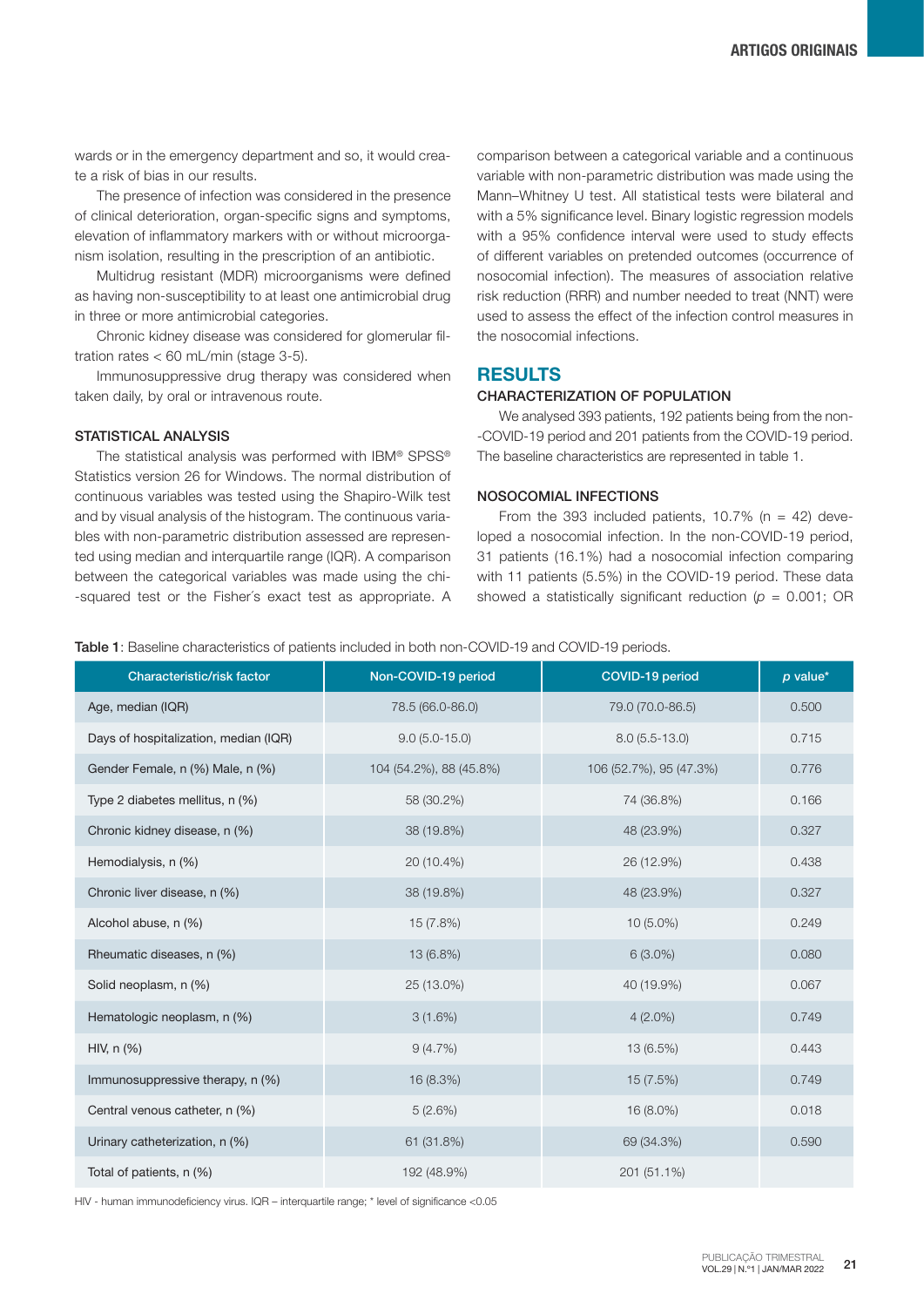| Type of nosocomial infection | Non-COVID-19 period (n=192)<br>n (%) | COVID-19 period $(n=201)$<br>n(%) | $p$ value* |
|------------------------------|--------------------------------------|-----------------------------------|------------|
| Urinary tract                | 15(7.8%)                             | $8(4.0\%)$                        | 0.106      |
| Respiratory tract            | 12(6.3%)                             | $2(1.0\%)$                        | 0.005      |
| <b>Blood</b>                 | $2(1.0\%)$                           | $0(0.0\%)$                        | 0.238      |
| Gastrointestinal tract       | $1(0.5\%)$                           | $0(0.0\%)$                        | 0.489      |
| Skin and soft tissues        | $1(0.5\%)$                           | $1(0.5\%)$                        | 1.000      |
| Total                        | $31(16.1\%)$                         | 11(5.5%)                          |            |

#### Table 2: Types of nosocomial infection comparison between the non-COVID-19 and COVID-19 periods.

\* level of significance <0.05

0.301; 95% CI: 0.146-0.617). The infection control measures implemented were associated with a nosocomial infection RRR of 0.66 and a NNT of 9.

The types of nosocomial infection that occurred in our population are registered in Table 2. The most common were urinary ( $n = 23, 5.9\%$ ) and respiratory ( $n = 14, 3.6\%$ ) tract infections. Comparing the two periods, we obtained an absolute and relative reduction in urinary, respiratory, blood, and gastrointestinal tract infections. However, only nosocomial respiratory tract infections had a statistically significant reduction (n = 12; 6.3% *vs* n = 2; 1.0%; *p* = 0.005),

The description of the agents implicated in NI and its classification as MDR microorganisms are represented in table 3. The most common isolated agents in the non-COVID-19 period were *Escherichia coli* (n = 7; 22.6%) and *Klebsiella pneumoniae ESBL* (n = 4; 12.9%), while *Escherichia coli* (n = 3; 27.3%) and *Pseudomonas aeruginosa* (n = 2; 18.2%) were the more frequent ones in the COVID-19 period. We found a statistically significant reduction on the incidence of MDR agents between the non- -COVID-19 and the COVID-19 periods (n = 9; 29.0% *vs* n = 1; 9.1%;  $p = 0.009$ ). The additional protective measures implemented lead to a RRR of MDR infections of 0.89 and a NNT of 24.

| Table 3: Agents involved in nosocomial infections in the non-COVID-19 and COVID-19 periods. |  |  |
|---------------------------------------------------------------------------------------------|--|--|
|---------------------------------------------------------------------------------------------|--|--|

| Agent                      | Non-COVID-19<br>period<br>Total n (%) | Non-COVID-19<br>period<br>MDR $n$ (%) | COVID-19<br>period<br>Total n (%) | COVID-19<br>period<br>MDR $n$ (%) | <b>Total</b><br>n(%) |
|----------------------------|---------------------------------------|---------------------------------------|-----------------------------------|-----------------------------------|----------------------|
| Not isolated               | 11 (35.5%)                            |                                       | 3(27.3%)                          | $0(0.0\%)$                        | 14 (33.3%)           |
| Escherichia coli           | 7 (22.6%)                             | 2(22.2%)                              | 3(27.3%)                          | $0(0.0\%)$                        | 10 (23.4%)           |
| Escherichia coli ESBL      | $1(3.2\%)$                            | $1(11.1\%)$                           | $0(0.0\%)$                        | $0(0.0\%)$                        | $1(2.4\%)$           |
| Enterobacter cloacae       | $1(3.2\%)$                            | $1(11.1\%)$                           | $1(9.1\%)$                        | $0(0.0\%)$                        | $2(4.8\%)$           |
| Enterococcus faecalis      | 2(6.5%)                               | $0(0.0\%)$                            | $1(9.1\%)$                        | $0(0.0\%)$                        | $3(7.1\%)$           |
| Klebsiella pneumoniae      | $0(0.0\%)$                            | $0(0.0\%)$                            | $1(9.1\%)$                        | $0(0.0\%)$                        | $1(2.4\%)$           |
| Klebsiella pneumoniae ESBL | $4(12.9\%)$                           | 3(33.3%)                              | $0(0.0\%)$                        | $0(0.0\%)$                        | 4(9.5%)              |
| <b>MRSA</b>                | 2(6.5%)                               | 2(22.2%)                              | $0(0.0\%)$                        | $0(0.0\%)$                        | $2(4.8\%)$           |
| <b>MSSA</b>                | $1(3.2\%)$                            | $0(0.0\%)$                            | $0(0.0\%)$                        | $0(0.0\%)$                        | $1(2.4\%)$           |
| Proteus mirabilis          | $1(3.2\%)$                            | $0(0.0\%)$                            | $0(0.0\%)$                        | $0(0.0\%)$                        | $1(2.4\%)$           |
| Pseudomonas aeruginosa     | $0(0.0\%)$                            | $0(0.0\%)$                            | 2(18.2%)                          | $1(100\%)$                        | 2(4.8%)              |
| Candida albicans           | $1(3.2\%)$                            | $0(0.0\%)$                            | $0(0.0\%)$                        | $0(0.0\%)$                        | $1(2.4\%)$           |
| Total                      | 31 (100%)                             | $9(100\%)$                            | 11 (100%)                         | $1(100\%)$                        | 42 (100%)            |

ESBL - extended-spectrum beta-lactamases; MDR - multidrug resistance; MRSA - methicillin-resistant *Staphylococcus aureus*; MSSA - methicillin-susceptible *Staphylococcus aureus*;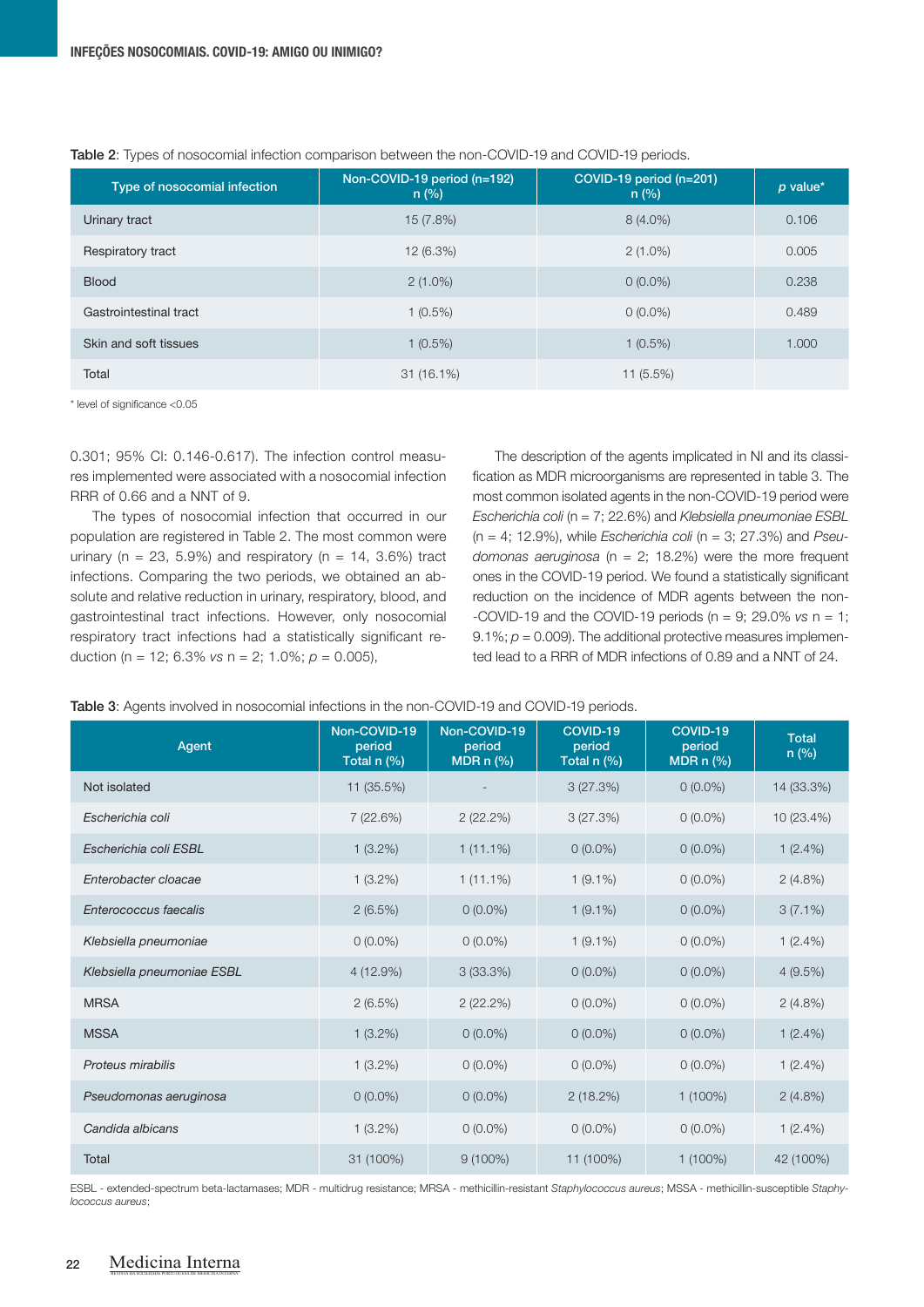The detailed description of the prescribed drugs to treat NI is showed in Table 4. In the non-COVID-19 period, 31 patients (16.1%) were started on antibiotics for a nosocomial infection. The most used were piperacillin-tazobactam ( $n =$ 7; 22.6%) and amoxicillin/clavulanic acid ( $n = 4$ ; 12.9%) and ceftriaxone ( $n = 4$ ; 12.9%). In the COVID-19 period, 11 patients (5.5%) with NI were treated with antibiotics. The used drugs were similar to the ones used in the non-COVID-19 period, although with a less absolute frequency. As all NI were treated with antibiotics, the overall use of antibiotics was statistically significant lower in the COVID-19 period compared to the non-COVID-19 period  $(p= 0.001)$ .

From the 192 patients admitted in our ward in the non- -COVID-19 period, 15 patients (7.8%) died. In the COVID-19 period ( $n = 201$ ), death occurred in 32 patients (15.9%). The number of deaths by all causes occurred in the COVID-19 period was statistically significantly higher than in the non-  $-COVID-19$  period ( $p = 0.013$ ).

#### ADVERSE EFFECTS OF NOSOCOMIAL INFECTIONS

Patients with a nosocomial infection admitted in our ward on both periods had a median length of hospitalization of 21.0 (12.75-27.25) days, compared to 8.0 (5.0-12.0) days in those without a nosocomial infection. In both time periods, NI were statistically significant associated with a longer length of hospitalization (*p* < 0.001).

Considering both studied periods ( $n = 393$ ), 33.1% of patients (n = 130) underwent urinary catheterization. Nosocomial urinary tract infection was diagnosed in 5.9% ( $n = 23$ ) and among these patients, urinary catheterization was performed in 60.9% ( $n = 14$ ). Urinary catheterization, independently of the period considered, had a statistically significant association with nosocomial urinary tract infection  $(p = 0.004; \text{ OR } 3.406;$ 95% CI: 1.433-8.095).

Although central venous catheter placement was more frequent in the COVID-19 period (n = 16 *vs* n=5), the frequency of NI associated with its use was the same in both periods ( $n = 1$ ), with no significance difference (*p*=1.000).

In both time periods,  $14.3\%$  (n = 6) patients with a fatal outcome had a nosocomial infection. However, there was no statistically significant association between having a nosocomial infection and death  $(p = 0.802)$ .

#### **Discussion**

The overall NI prevalence comes in line with published data, being known that it ranges from 2.5% to 15%, regardless the type of ward or level of care considered.9-12 Specific Internal Medicine prevalence data are scarce and direct comparisons cannot be made.

Our results show a decrease in the incidence of NI after systematic implementation of IPC protocols, from 16.1% in the non-COVID-19 period to 5.5% in the COVID-19 period,

| <b>Drug</b>                   | Non-COVID-19 period<br>n (%) | COVID-19 period n<br>(% ) | <b>Total</b><br>$n$ (%) |
|-------------------------------|------------------------------|---------------------------|-------------------------|
| Amoxicillin                   | $0(0.0\%)$                   | $1(9.1\%)$                | $1(2.4\%)$              |
| Amoxicillin/clavulanic acid   | 4 (12.9%)                    | 2(18.2%)                  | 6(14.3%)                |
| Ceftazidime                   | $1(3.2\%)$                   | $1(9.1\%)$                | $2(4.8\%)$              |
| Ceftriaxone                   | 4 (12.9%)                    | $1(9.1\%)$                | 5(11.9%)                |
| Cefuroxime                    | 3(9.7%)                      | $1(9.1\%)$                | 4(9.5%)                 |
| Fluconazole                   | $1(3.2\%)$                   | $0(0.0\%)$                | $1(2.4\%)$              |
| Fosfomycin                    | 3(9.7%)                      | $1(9.1\%)$                | 4(9.5%)                 |
| Levofloxacin                  | $1(3.2\%)$                   | $0(0.0\%)$                | $1(2.4\%)$              |
| Linezolid                     | 2(6.5%)                      | $0(0.0\%)$                | 2(4.8%)                 |
| Meropenem                     | 2(6.5%)                      | $0(0.0\%)$                | $2(4.8\%)$              |
| Nitrofurantoin                | $1(3.2\%)$                   | $0(0.0\%)$                | $1(2.4\%)$              |
| Piperacillin-tazobactam       | 7 (22.6%)                    | 3(27.3%)                  | 10 (23.8%)              |
| Trimethoprim-sulfamethoxazole | 2(6.5%)                      | $1(9.1\%)$                | $3(7.1\%)$              |
| Total                         | 31 (100%)                    | 11 (100%)                 | 42 (100%)               |

Table 4: Prescribed drugs to treat patients with nosocomial infections in the non-COVID-19 and COVID-19 periods.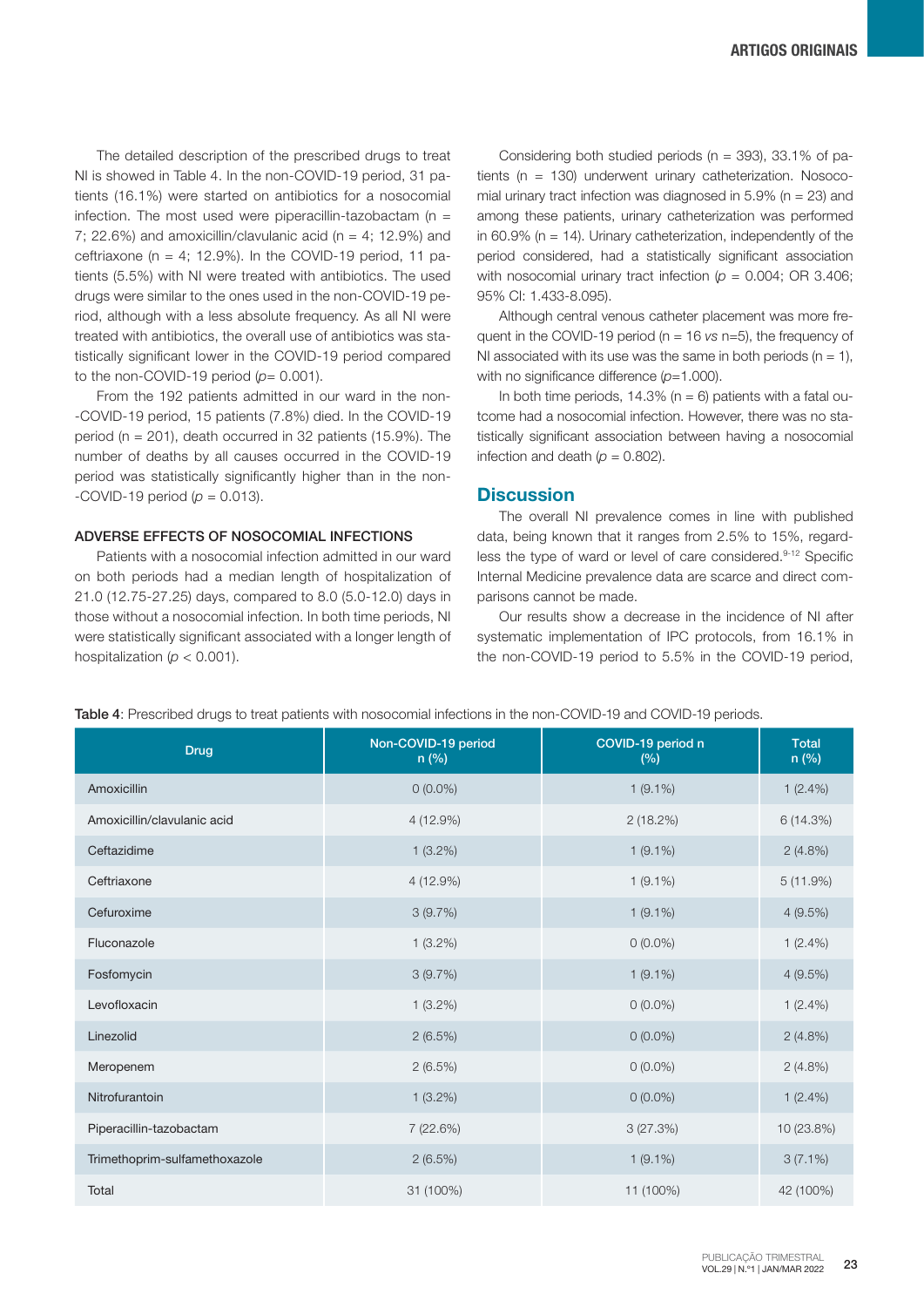with one nosocomial infection evicted by each nine patients approached with such preventive measures, and a risk reduction of 1.5 times. These data confirm and underly the major importance of systematic implementation of preventive measures. Patients with occurrence of NI have prolonged length of stay in comparison with those free of such event. Also, such group exhibited a greater number of deaths during hospital stay, even though this difference had no significant statistical value.

Even though we report a statistically significant reduction in the global prevalence of NI, when analysing individual types of NI, we only validate a statistically significant reduction in respiratory tract infections (6.3% to 1%). We postulate that generalized professional mask usage may play a role in reducing the frequency of respiratory tract infections. Also, considering that all admitted patients wore masks during hospital stay, we claim that a reduction in patient-to-patient transmission may also be responsible for such reduction. On another hand, surface cleaning leads to a safer environment that can play a role in reduction oropharynx colonization by nosocomial agents that eventually would lead to infection.

When specifically analyzing nosocomial urinary tract infections (UTI), another factor comes into discussion. Our data show a non-significant ( $p = 0.106$ ) reduction from 15 to 8 cases (7.8% to 4.0%). Looking at both COVID-19 and non- -COVID-19 periods, we report use of urinary catheter in 33.1%  $(n = 130)$  patients. Also, in both periods, there were 23 cases of UTI, of which 14 occurred in patients who underwent urinary catheterization. This difference in frequency demonstrated a statistically significant value, with a marked association (OR = 3.4) between the presence of urinary catheter and the development of UTI. The urinary catheter bias can justify the absence of statistically significant reduction in the frequency of UTI as it concurs for and increases UTI occurrence. Despite such limitation, the confirmation of the well-known association between urinary catheterization and UTI development underlies the importance of strict criteria when using such device and proactive daily evaluation of its maintenance to further reduce UTI in Internal Medicine and other wards.<sup>13</sup> IPC protocols also focus on management of external devices, including urinary catheters. Although our rate of urinary catheter use might be considered high (33.1%), in our hospital there is a commission for the control of catheter associated UTI that focus on assuring that its use follows strict indications and that it is removed as soon as possible.

Although we cannot statistically corroborate the reduction in the remaining NI, probably due to its low number, every type of infection showed at least no increase in frequency in the COVID-19 period.

We report a statistically significant reduction in antibiotic use in the COVID-19 period consistent with the reduction in the frequency of NI. Such antibiotic usage reduction adds value to the global scenario, being a useful tool to reducing

bacterial selection and, consequently, antibiotic resistance and improving personal and global outcomes.14 We also found a statistically significant reduction in the incidence of NI by MDR agents, from 29.0% in the non-COVID-19 period to 9.1% in the COVID-19 period, with one MDR microorganism infection prevented by each 24 patients approached with those preventive measures. Even though the MDR profile of an institution reflects global longitudinal policies, we postulate that the observed reduction in MDR nosocomial infections comes as a result of IPC protocols implemented and it is an added value in terms of patients' outcome, broad-spectrum antibiotic sparing, and global hospital costs.

Although we report a reduction in the number of NI in the COVID-19 period, our data show a higher frequency of deaths in such period, in line with previous published data.<sup>15,16</sup> This significant increase of mortality rate (7.8% to 15.9%) is not associated with the occurrence of NI, as in both periods there was no statistically significant relationship between the two variables. During the pandemic, there was a subjective feeling that patients may be experiencing fear and anxiety of looking for hospital care, fact we postulate to be responsible for a delay in timing of admission and consequent worse admission status, aggravated associated prognosis, and even death. Another fact that may be responsible for such increase of this adverse outcome may be the forced reduction in programmed activity of the outpatient clinics, which are moments of major importance in the management of patients with chronic conditions and early detection of decompensation. We postulate that the significant increase in central venous catheter usage also occurred because of worse clinical baseline status of COVID-19 period patients.

#### LIMITATIONS

We were able to identify some limitations in our work. Being an unicenter study, our results may not be applicable to other hospital realities. Besides, being an observational study and because the collected and analysed data were obtained from electronic medical records there is a possibility that information is lacking. Finally, there is no implemented systematic screening for MDR such as carbapenamase-producing enterobacteriaceae or methicillin-resistant *Staphylococcus aureus*. Such implementation could strengthen our data interpretation and help reducing NI.

#### Conclusion

We confirm a reduction in the occurrence of NI after implementation of systematic infection control protocols to prevent SARS-CoV-2 transmission. Such reduction may have long term benefits in either economic factors, clinical outcome, or social impact of hospitalization. Further investigation to validate our data and cost-benefit analysis should be performed in order to clarify if universal implementation of our infection prevention and control measures could bring up value in the

REVISTA DA SOCIEDADE PORTUGUESA DE MEDICINA INTERNA